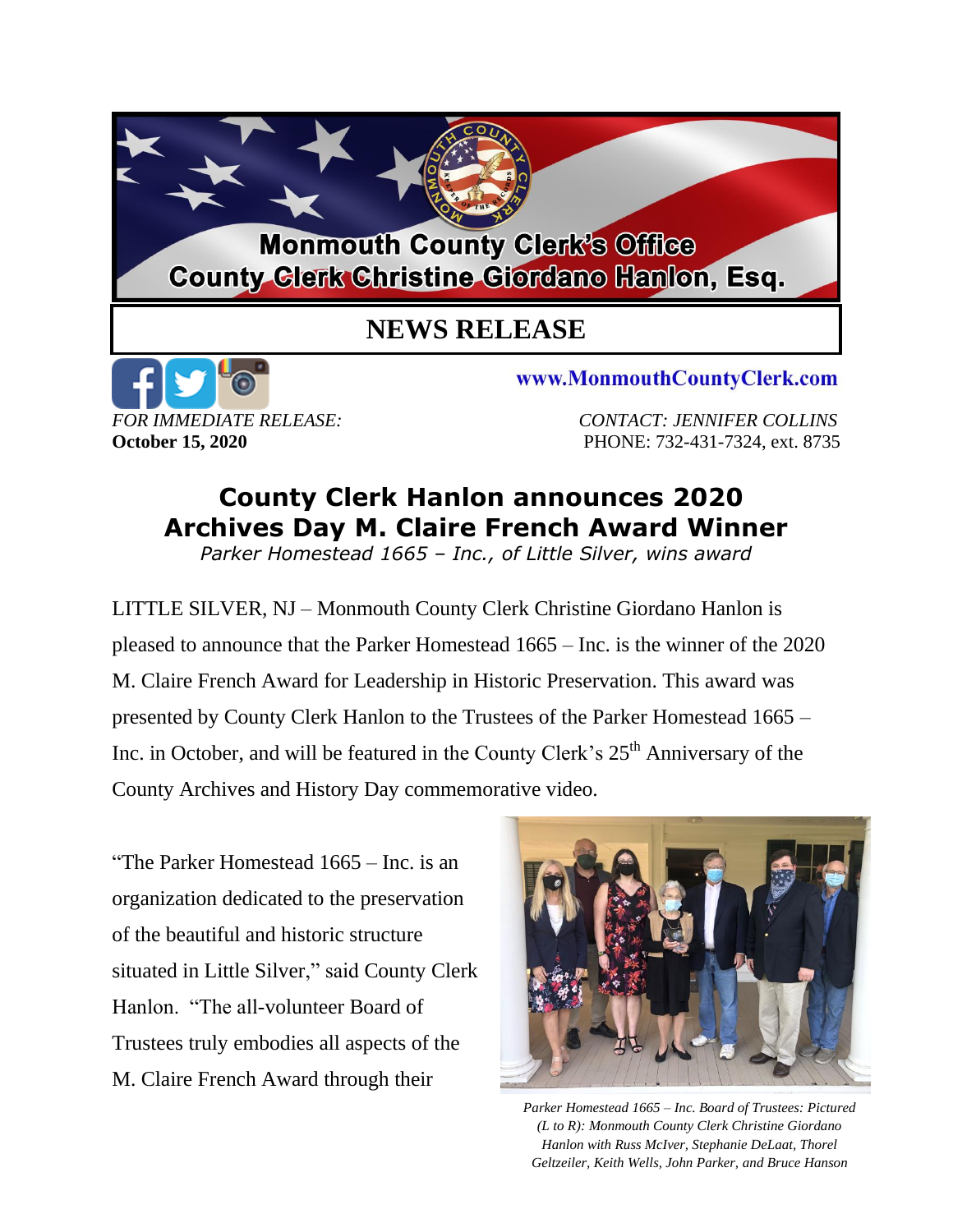dedication to the maintenance and preservation of this important historic site. Thanks to their hard work, Monmouth County residents and visitors can learn from and enjoy this treasure for years to come."

The Parker Homestead 1665 – Inc. is a 501c (3) charitable organization created and managed entirely by volunteers for the express purpose of restoring the historic Parker Homestead and making the building accessible to the public. The efforts of the Board of Trustees included seeking grants to fund renovations, organizing fundraisers, working with other historical



*Parker Homestead 1665 – Inc., Little Silver, NJ*

organizations, and pursuing historically correct renovations to ultimately turn the site into a "living classroom" for students, civic organizations, and the public to learn from its history.

The mission of the Parker Homestead – 1665, Inc., founded in 2012, has been to preserve the unique 330-year history of the Parker family through the restoration and maintenance of the property and its structures. The organization hosts exhibits and events dedicated to enriching the residents of Monmouth County's collective appreciation of local heritage.

The Parker Homestead has a well- documented history dating back to the initial settlements of New Jersey. Its grounds date back to 1721 and include a circa-1790 horse barn, circa-1925 cow barn, and a circa-1875 wagon barn, all of which have been restored. According to Little Silver Mayor Bob Neff, the site is "as important as Jamestown." The property is now listed as a historic site on both the National and New Jersey Registers of Historic Places.